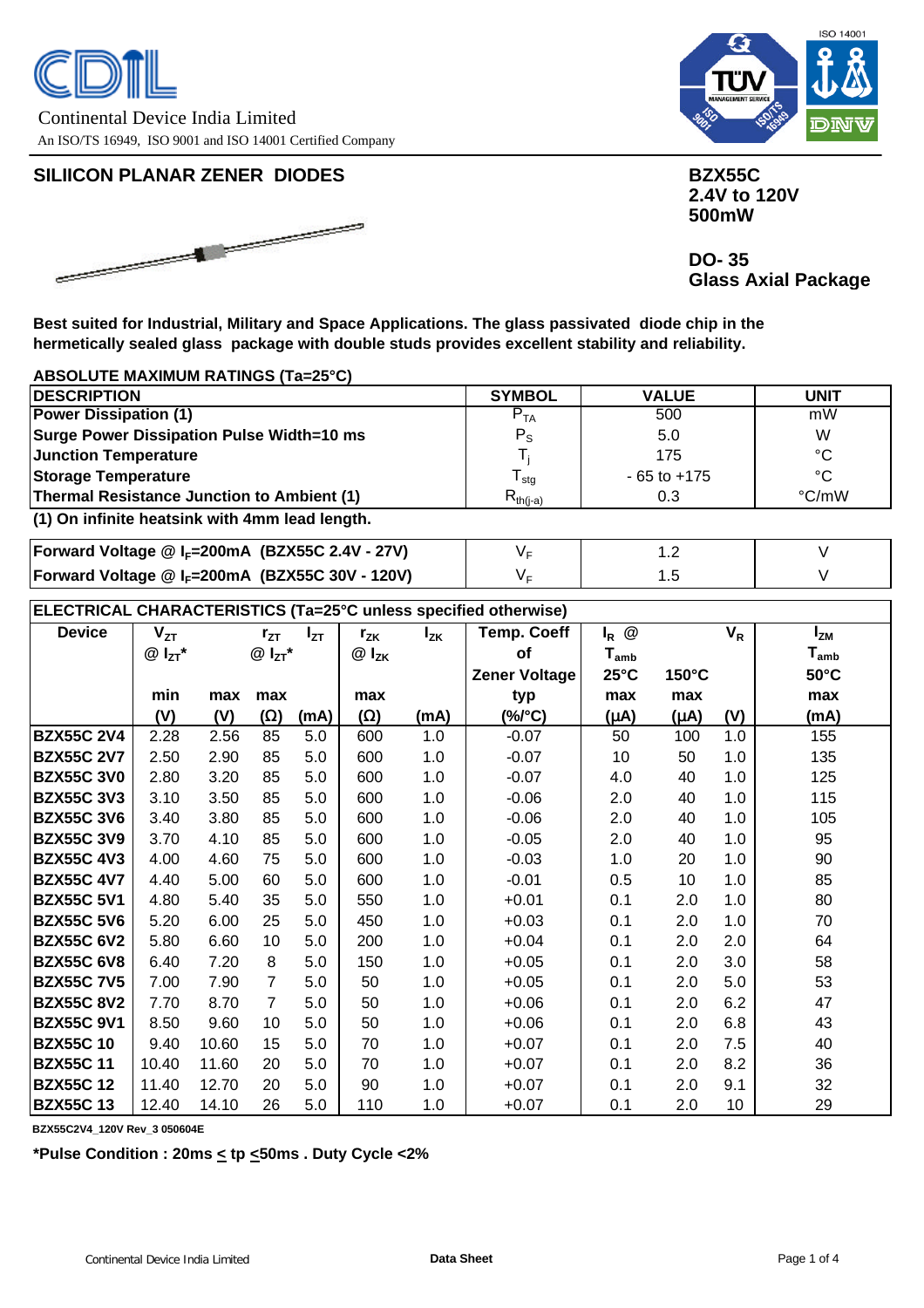

 **2.4V to 120V 500mW**

 **DO- 35 Glass Axial Package**

| Forward Voltage @ I <sub>F</sub> =200mA (BZX55C 2.4V - 27V) |  |  |
|-------------------------------------------------------------|--|--|
| Forward Voltage @ I <sub>F</sub> =200mA (BZX55C 30V - 120V) |  |  |

**ELECTRICAL CHARACTERISTICS (Ta=25°C unless specified otherwise)**

| <b>Device</b>     | $V_{ZT}$    |       | $r_{ZT}$    | $I_{ZT}$ | $r_{ZK}$  | $I_{ZK}$ | <b>Temp. Coeff</b>   | $I_R$ @        |       | $V_R$ | $I_{ZM}$                    |
|-------------------|-------------|-------|-------------|----------|-----------|----------|----------------------|----------------|-------|-------|-----------------------------|
|                   | $@I_{ZT}^*$ |       | $@I_{ZT}^*$ |          | $@I_{ZK}$ |          | of                   | $T_{\sf amb}$  |       |       | $\mathsf{T}_{\mathsf{amb}}$ |
|                   |             |       |             |          |           |          | <b>Zener Voltage</b> | $25^{\circ}$ C | 150°C |       | $50^{\circ}$ C              |
|                   | min         | max   | max         |          | max       |          | typ                  | max            | max   |       | max                         |
|                   | (V)         | (V)   | (W)         | (mA)     | (W)       | (mA)     | $(\%$ /°C)           | (Am)           | (Am)  | (V)   | (mA)                        |
| <b>BZX55C15</b>   | 13.80       | 15.60 | 30          | 5.0      | 110       | 1.0      | $+0.08$              | 0.1            | 2.0   | 11    | 27                          |
| <b>BZX55C16</b>   | 15.30       | 17.10 | 40          | 5.0      | 170       | 1.0      | $+0.08$              | 0.1            | 2.0   | 12    | 24                          |
| <b>BZX55C18</b>   | 16.80       | 19.10 | 50          | 5.0      | 170       | 1.0      | $+0.08$              | 0.1            | 2.0   | 13    | 21                          |
| <b>BZX55C 20</b>  | 18.80       | 21.20 | 55          | 5.0      | 220       | 1.0      | $+0.08$              | 0.1            | 2.0   | 15    | 20                          |
| <b>BZX55C 22</b>  | 20.80       | 23.30 | 55          | 5.0      | 220       | 1.0      | $+0.08$              | 0.1            | 2.0   | 16    | 18                          |
| <b>BZX55C 24</b>  | 22.80       | 25.60 | 80          | 5.0      | 220       | 1.0      | $+0.08$              | 0.1            | 2.0   | 18    | 16                          |
| <b>BZX55C 27</b>  | 25.10       | 28.90 | 80          | 5.0      | 220       | 1.0      | $+0.09$              | 0.1            | 2.0   | 20    | 14                          |
| <b>BZX55C30</b>   | 28.00       | 32.00 | 80          | 5.0      | 220       | 1.0      | $+0.09$              | 0.1            | 2.0   | 22    | 13                          |
| <b>BZX55C33</b>   | 31.00       | 35.00 | 80          | 5.0      | 220       | 1.0      | $+0.09$              | 0.1            | 2.0   | 24    | 12                          |
| <b>BZX55C36</b>   | 34.00       | 38.00 | 80          | 5.0      | 220       | 1.0      | $+0.09$              | 0.1            | 2.0   | 27    | 11                          |
| <b>BZX55C39</b>   | 37.00       | 41.00 | 90          | 2.5      | 500       | 0.5      | $+0.09$              | 0.1            | 5.0   | 30    | 10                          |
| <b>BZX55C43</b>   | 40.00       | 46.00 | 90          | 2.5      | 600       | 0.5      | $+0.09$              | 0.1            | 5.0   | 33    | 9.2                         |
| <b>BZX55C 47</b>  | 44.00       | 50.00 | 110         | 2.5      | 700       | 0.5      | $+0.09$              | 0.1            | 5.0   | 36    | 8.5                         |
| <b>BZX55C 51</b>  | 48.00       | 54.00 | 125         | 2.5      | 700       | 0.5      | $+0.09$              | 0.1            | 10    | 39    | 7.8                         |
| <b>BZX55C 56</b>  | 52.00       | 60.00 | 135         | 2.5      | 1000      | 0.5      | $+0.09$              | 0.1            | 10    | 43    | 7.0                         |
| <b>BZX55C 62</b>  | 58.00       | 66.00 | 150         | 2.5      | 1000      | 0.5      | $+0.09$              | 0.1            | 10    | 47    | 6.4                         |
| <b>BZX55C 68</b>  | 64.00       | 72.00 | 200         | 2.5      | 1000      | 0.5      | $+0.09$              | 0.1            | 10    | 51    | 5.9                         |
| <b>BZX55C75</b>   | 70.00       | 80.00 | 250         | 2.5      | 1500      | 0.5      | $+0.09$              | 0.1            | 10    | 56    | 5.3                         |
| <b>BZX55C 82</b>  | 77.00       | 87.00 | 300         | 2.5      | 2000      | 0.5      | $+0.09$              | 0.1            | 10    | 62    | 4.8                         |
| <b>BZX55C 91</b>  | 85.00       | 96.00 | 450         | 1.0      | 5000      | 0.1      | $+0.09$              | 0.1            | 10    | 68    | 4.4                         |
| <b>BZX55C 100</b> | 94.00       | 106   | 450         | 1.0      | 5000      | 0.1      | $+0.09$              | 0.1            | 10    | 75    | 4.0                         |
| <b>BZX55C 110</b> | 104         | 116   | 600         | 1.0      | 5000      | 0.1      | $+0.09$              | 0.1            | 10    | 82    | 3.6                         |
| <b>BZX55C 120</b> | 114         | 127   | 800         | 1.0      | 5000      | 0.1      | $+0.09$              | 0.1            | 10    | 91    | 3.3                         |

**BZX55C2V4\_120V Rev\_3 050604E**

**\*Pulse Condition : 20ms < tp <50ms . Duty Cycle <2%**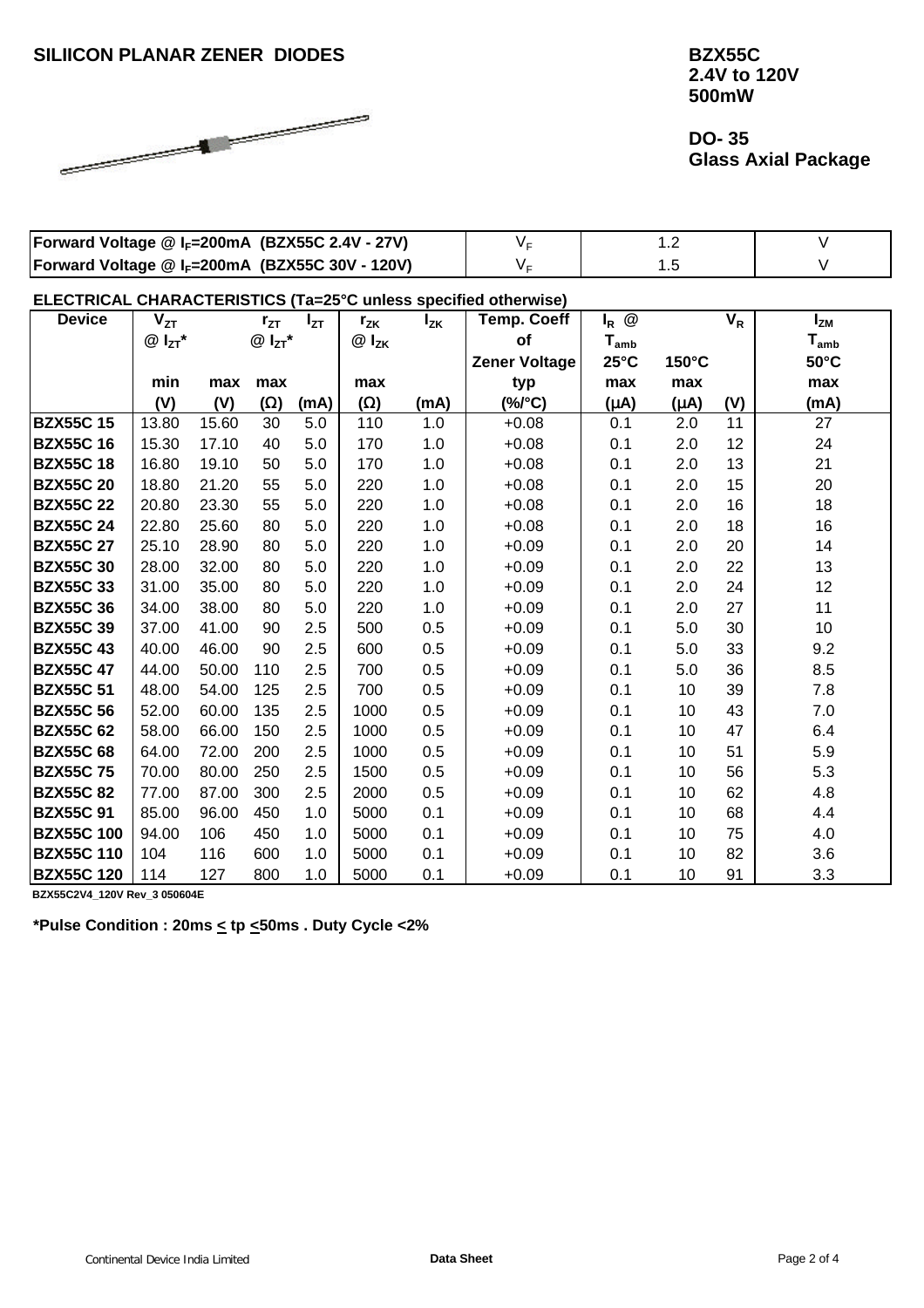## **BZX55C 2.4V to 120V 500mW**

## **DO- 35 Glass Axial Package**

#### В **MIN DIM MAX**  $L1$  $38.10$  $\mathsf{A}$ 25.40 5.08 3.05  $\overline{B}$  $\cap$  $0.46$  $0.55$ Ċ NOTES:-D 1.53 2.28 Cathode is marked by Band.  $1.27$  $L1$  $\overline{a}$ All Dimensions Are In mm. DO-35, 52mm Taping Specification .05 MAX. 52mm Taping Specification 5.50 1.5 R MAX.  $\overline{4.50}$ 1. T & A Indicates Axial Tape & Ammo packing (52 mm Tape Specing) 2. 300 mm (min) leader tape on every spool. 3. No. of empty places allowed 0.25% without **CENTRE LINE** consecutive empty places. 4. Ends of leads shall preferably not protrude  $\pm$  1.05 54.00  $\frac{1}{20.00}$ beyond the tapes. Ţ 5. Components shall be held sufficiently in<br>the tape or tapes so that they can not<br>come free in normal handling. 6.0<sup>x1</sup>.0 **LEADER** 23.0<br>A 6.0<sup>31</sup>.0  $rac{1}{60}$ 52.0 **DIODES**  $11$  $\frac{48.0}{ }$ All Dimensions Are In mm. **TAPES** LABEI م<br>نړ DO-35 :- 5000 pcs./Ammo pack  $80,800$ DIODE AMMO PACK

## DO-35 Glass Axial Package

on request also available in 26 mm Tape and Ammo Pack

### Packing Detail

| PACKAGE              | STANDARD PACK |                  | <b>IINNER CARTON BOX</b>  |     | <b>OUTER CARTON BOX</b> |              |     |  |
|----------------------|---------------|------------------|---------------------------|-----|-------------------------|--------------|-----|--|
|                      | Details       | Net Weight/Qty   | <b>Size</b>               | Qtv | Size                    | Qtv          | Otv |  |
| <b>DO-35 T&amp;A</b> | 5K/ammo box   | $0.88$ kg/5K pcs | $\parallel$ 10"X3.5"X3.5" |     | 5.0K 12.7"X12.7"X20"    | 125.0K 25Kgs |     |  |